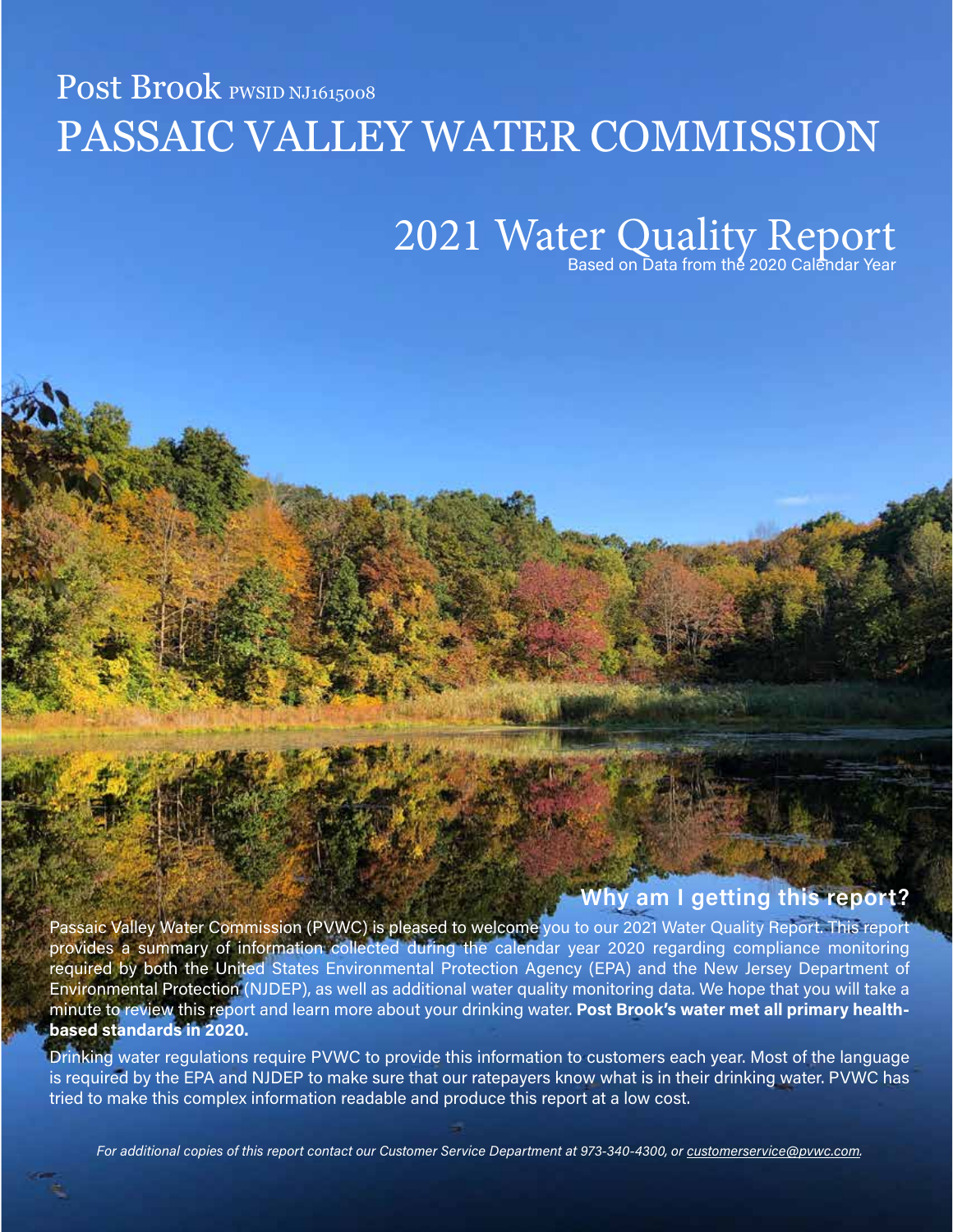### This report covers water quality for the Post Brook Service Area in West Milford.

If your home or business is in the area of Nosenzo Pond in West Milford you are in PVWC's Nosenzo Pond Service Area.

PVWC is a public drinking water supplier owned by the cities of Paterson, Clifton, and Passaic. PVWC also owns and operates the Post Brook Public Water System (PWS).

# Our Source

The Post Brook PWS is currently supplied by two groundwater wells (the Nosenzo Pond wells), which are located within the Post Brook community in a well house designed and constructed by PVWC. The well water is disinfected with chlorine (liquid sodium hypochlorite), and is also treated with a phosphate-based sequestrant to keep manganese dissolved in the water. The West Milford Municipal Utilities Authority (MUA) groundwater supply is available as an emergency backup to the Nosenzo Pond wells.



# Source Water Assessment

The NJDEP has prepared Source Water Assessment reports and summaries for all public water systems. The Source Water Assessment for the Post Brook Water System (PWS ID 1615008) can be obtained by accessing NJDEP's source water assessment web site at <http://www.nj.gov/dep/watersupply/swap/index.html> or by contacting NJDEP's Bureau of Safe Drinking Water at 609-292-5550 or [watersupply@dep.nj.gov.](mailto:watersupply@dep.nj.gov) If a system is rated highly susceptible for a contamination category, it does not mean a customer is – or will be – consuming contaminated water. The rating reflects the potential for contamination of a source water, not the existence of contamination. Public water systems are required to monitor for regulated contaminants and to install treatment if any of those contaminants are detected at frequencies and concentrations above allowable levels.

The source water assessment performed on the Post Brook wells lists the following susceptibility ratings for a variety of contaminants that may be present in source waters:

| <b>Intake Susceptibility Ratings</b> |                  |                  |                   |                                                |                                  |                      |       |                                                              |
|--------------------------------------|------------------|------------------|-------------------|------------------------------------------------|----------------------------------|----------------------|-------|--------------------------------------------------------------|
| <b>Sources</b>                       | <b>Pathogens</b> | <b>Nutrients</b> | <b>Pesticides</b> | <b>Volatile</b><br>Organic<br><b>Compounds</b> | Inorganic<br><b>Contaminants</b> | <b>Radionuclides</b> | Radon | <b>Disinfection</b><br><b>Byproduct</b><br><b>Precursors</b> |
| Post Brook's 2 Wells                 | Medium           | Medium           | Low               | LOW                                            | ∟ow                              | Medium               | High  | Medium                                                       |

Pathogens: Disease-causing organisms such as bacteria, protozoa, and viruses, which may come from sewage treatment plants, septic systems, agricultural livestock operations and wildlife. Common sources are animal and human fecal wastes. These contaminants may be present in source water.

Nutrients: Compounds, minerals and elements that aid growth, which can be either naturally occurring or man-made. Examples include nitrogen and phosphorus.

Pesticides: Man-made chemicals used to control pests, weeds, and fungus. Common sources include manufacturing centers of pesticides, and where they are used in agricultural, industrial, commercial, and residential environments. Examples include herbicides such as atrazine, and insecticides such as chlordane.

Volatile Organic Compounds: Compounds containing carbon, including synthetic and volatile organic chemicals, which are products or by-products of industrial processes or petroleum production. They are typically used as solvents, degreasers, and gasoline components. These compounds may be present in source water as a result of releases from gas stations, fuel storage tanks, industrial facilities, stormwater runoff, and other sources. Examples include benzene, methyl tertiary butyl ether (MTBE), and vinyl chloride.

Inorganic Contaminants: Contaminants such as salts and metals, which can be naturally occurring or result from urban stormwater runoff, industrial or domestic wastewater discharges, oil and gas production, mining or farming. These contaminants may be present in source water.

Radionuclides: Radioactive substances that are both naturally occurring and man-made; may be present in source water naturally or as a result of oil and gas production and mining activities. Examples include radium, radon and uranium.

Radon: Colorless, odorless, cancer-causing gas that occurs naturally in the environment.

Disinfection By-product Precursors: A common source is naturally-occurring organic material in surface water. Disinfection by-products are formed when the disinfectants (usually chlorine ) used to kill pathogens react with dissolved organic material (DBP precursors) present in surface water.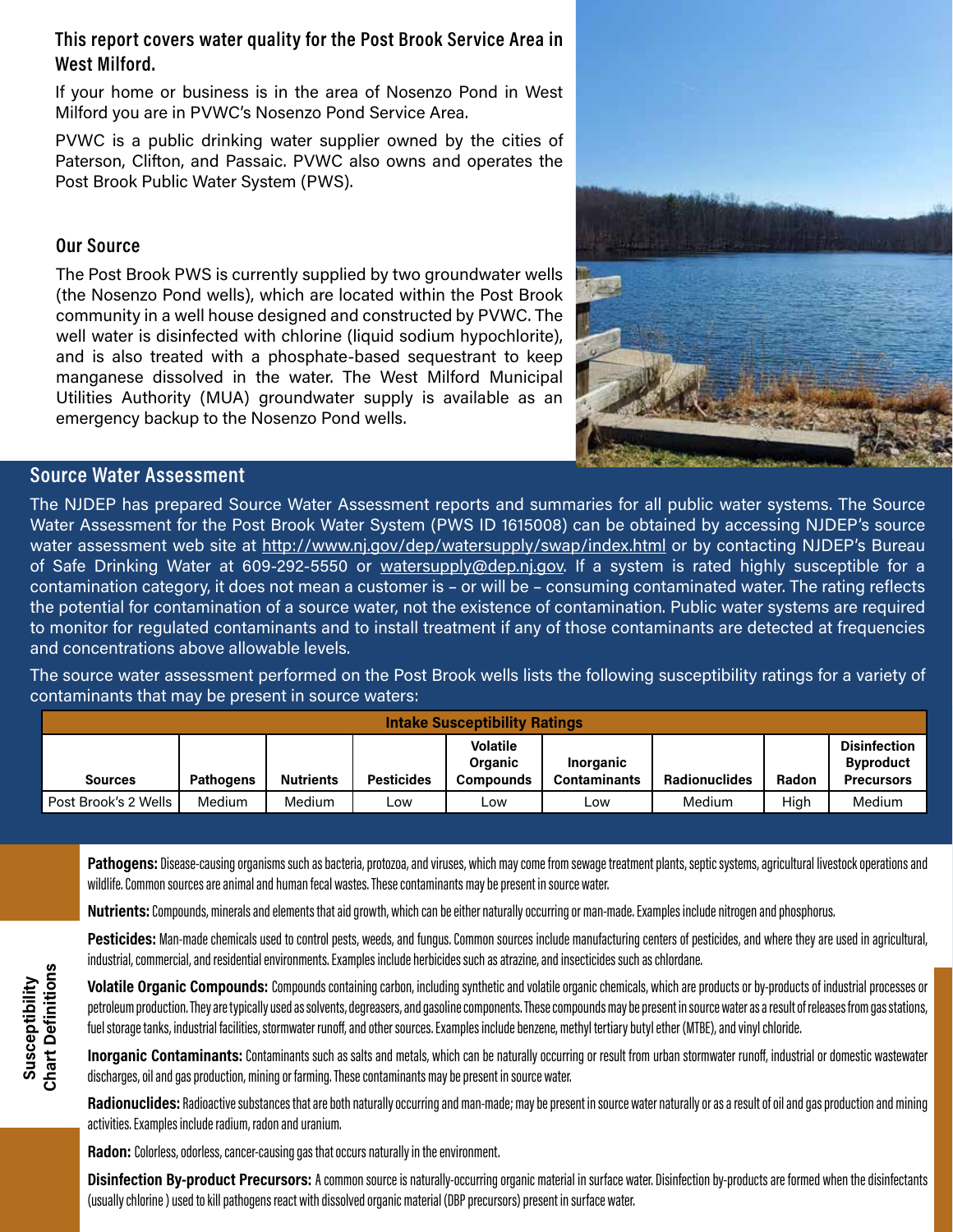#### About This Report

In order to ensure that tap water is safe to drink, the Environmental Protection Agency (EPA) prescribes regulations that limit the amount of certain contaminants in water provided by public water systems. The NJ Department of Environmental Protection is charged with monitoring compliance with those limits by water providers in the state.

All drinking water, including bottled water, may be reasonably expected to contain at least small amounts of some contaminants. The presence of contaminants does not necessarily indicate that water poses a health risk. For more information about contaminants and potential health effects call the EPA's Safe Drinking Water Hotline at 800-426-4791 or visit [www.epa.gov/safewater.](http://www.epa.gov/safewater)

The sources of drinking water, both tap and bottled, include surface sources such as rivers, streams, lakes, and reservoirs, and groundwater sources (wells). As water moves through the ground or over surfaces it dissolves naturally occurring minerals and, in some cases, radioactive material. Water can also pick up substances resulting from the presence of human or animal activity. Contaminants that may be present in the source water include:

Microbial- such as viruses and bacteria, which may come from sewage treatment plants, septic systems, agricultural livestock operations, pet waste, and wildlife.

Inorganic- salts and metals, which can occur naturally or result from urban storm runoff, industrial, or domestic wastewater discharges, oil and gas productions, mining, or farming.

Pesticides and Herbicides- from a variety of sources such as agriculture, stormwater runoff, and residential uses.

Organic Chemicals- both synthetic and volatile, which are by-products of industrial processes and petroleum production, and can also come from gas stations, urban stormwater runoff, and septic systems.

Radioactive- can be naturally occurring or can be the result of oil and gas production and mining activities.

#### SPECIAL CONSIDERATIONS REGARDING CHILDREN, PREGNANT WOMEN, NURSING MOTHERS AND OTHERS

Children may receive a slightly higher amount of a contaminant present in the water than do adults, on a body weight basis, because they may drink a greater amount of water per pound of body weight than do adults. For this reason, reproductive or developmental effects are used for calculating a drinking water standard if these effects occur at lower levels than other health effects of concern. If there is insufficient toxicity information for a chemical (for example, lack of data on reproductive or developmental effects), an extra uncertainty factor may be incorporated into the calculation of the drinking water standard, thus making the standard more stringent, to account for additional uncertainties regarding these effects. In the cases of lead and nitrate, effects on infants and children are the health endpoints upon which the standards are based.

#### **Definitions**

Action Level (AL): The concentration of a contaminant which, if exceeded, triggers treatment or other requirements that a water system must follow.

Haloacetic Acids (HAAs): By-products of the treatment process that are formed when the disinfectant chlorine combines with organic matter in the source water. Since chlorine is important for disinfection, HAAs will be present, but they are monitored very closely by water utilities.

Parts Per Million (ppm) or Milligrams Per Liter (mg/L): A measure of the concentration of a substance in a given volume of water. One part per million corresponds to one penny in \$10,000.

Parts Per Billion (ppb) or Micrograms Per Liter (ug/L): An even finer measure of concentration. One part per billion corresponds to one penny in \$10,000,000.

Picocuries Per Liter (pCi/L): A measure of radioactivity.

Maximum Contaminant Level (MCL): The highest level of a contaminant that is allowed in drinking water. MCLs are set as close to the MCLGs as feasible, using the best available treatment technology.

Maximum Contaminant Level Goal (MCLG): The level of a contaminant in drinking water below which there is no known or expected risk to

health. MCLGs allow for a margin of safety.

Maximum Residual Disinfectant Level (MRDL): The highest level of disinfectant allowed in drinking water. The addition of disinfectant is necessary for control of microbial contaminants.

Maximum Residual Disinfectant Level Goal (MRDLG): The level of a drinking water disinfectant below which there is no known or expected risk to health. MRDLGs do not reflect the benefits of the use of disinfectants to control microbial contaminants.

Nephelometric Turbidity Units (ntu): A measure of particles in water.

Recommended Upper Limit (RUL):The highest level of a constituent of drinking water that is recommended in order to protect aesthetic quality.

Total Trihalomethanes (TTHMs): By-products of the treatment process that are formed when the disinfectant chlorine combines with organic matter in the source water. Since chlorine is important for disinfection, TTHMs will be present, but they are monitored very closely by water utilities.

Treatment Technique (TT): A required process intended to reduce the level of a contaminant in drinking water.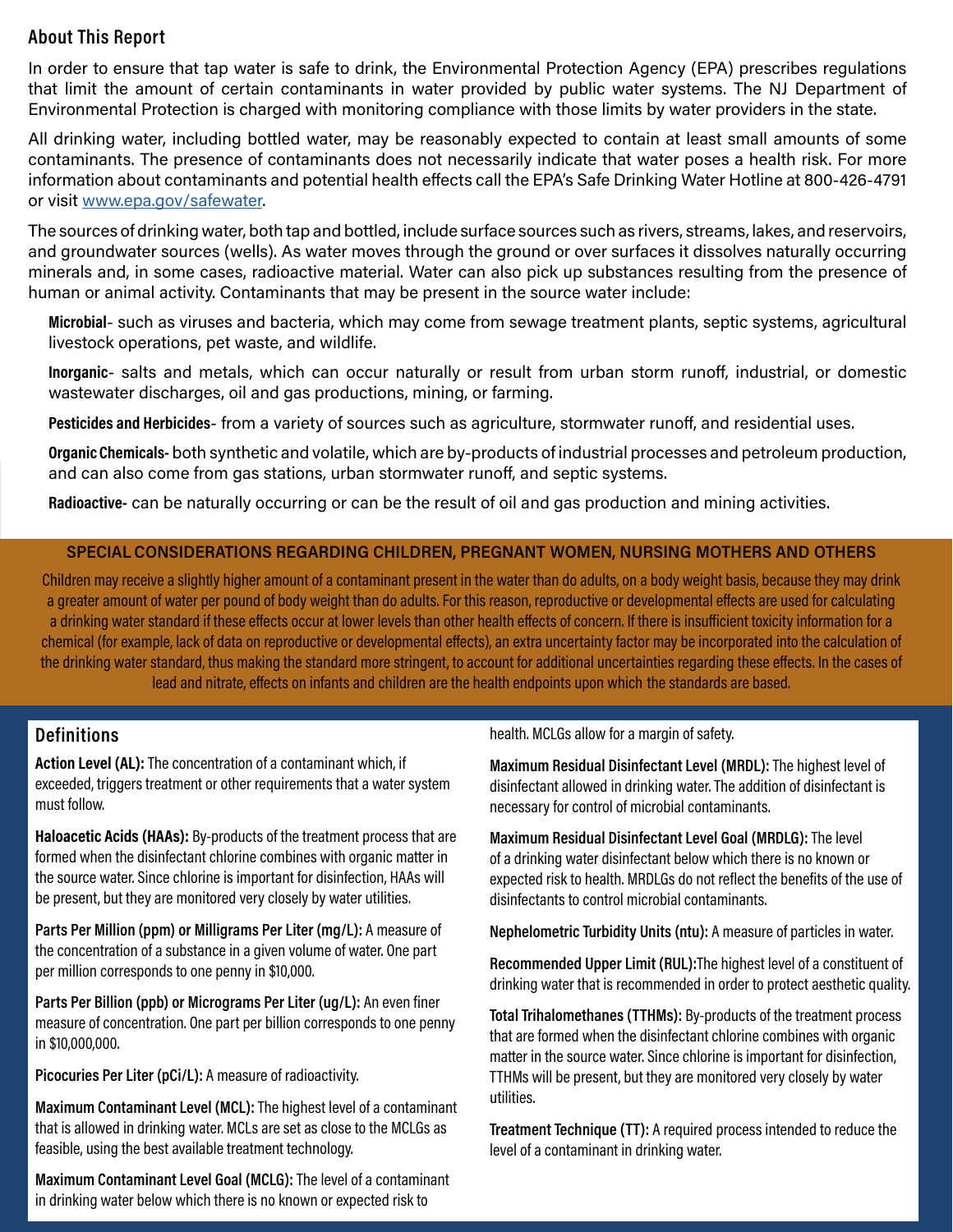# A Note to People with Special Health Concerns

Some people may be more vulnerable to contaminants in drinking water than the general population. Immunocompromised persons, such as persons with cancer undergoing chemotherapy, persons who have undergone organ transplants, people with HIV/AIDS or other immune system disorders, some elderly, and infants can be particularly at risk from infections. These people should seek advice about drinking water from their health care providers. EPA/CDC guidelines on appropriate means to reduce the risk of infection by Cryptosporidium and other microbial contaminants are available from the Safe Drinking Water Hotline at 800-426-4791.

| <b>2020 Water Quality Results- Table of Detected Contaminants</b>                                              |                |                       |                                                                           |                                                                                                                                                                          |            |  |
|----------------------------------------------------------------------------------------------------------------|----------------|-----------------------|---------------------------------------------------------------------------|--------------------------------------------------------------------------------------------------------------------------------------------------------------------------|------------|--|
| <b>Post Brook (Nosenzo Pond Wells) PWSID NJ1615008</b>                                                         |                |                       |                                                                           |                                                                                                                                                                          |            |  |
|                                                                                                                | Goal           | <b>Highest Level</b>  | <b>Nosenzo Pond Wells</b><br><b>PWSID NJ1615008</b>                       |                                                                                                                                                                          |            |  |
| <b>Regulated Contaminant (units)</b>                                                                           | (MCLG)         | Allowed (MCL)         | TP007017                                                                  | <b>Source of Substance</b>                                                                                                                                               | Violation? |  |
| Treated Drinking Water at the Entry Point to the Distribution System                                           |                |                       |                                                                           |                                                                                                                                                                          |            |  |
| Barium (ppm)                                                                                                   | $\overline{2}$ | $\overline{c}$        | 0.033                                                                     | Discharge of drilling wastes; discharge<br>from metal refineries; erosion of natural<br>deposits.                                                                        | No         |  |
| Fluoride (ppm)                                                                                                 | 4              | 4                     | 0.42                                                                      | Erosion of natural deposits.                                                                                                                                             | No         |  |
| Nickel (ppb)                                                                                                   | <b>NA</b>      | <b>NA</b>             | 0.61                                                                      | Erosion of natural deposits.                                                                                                                                             | No         |  |
| Combined<br>Radium (pCi/L)                                                                                     | 0              | 5                     | 0.94<br>(2012 Data)                                                       | <b>Erosion of Natural Deposits</b>                                                                                                                                       | No         |  |
| Treated Drinking Water from Points throughout the Distribution System- Post Brook PWSID NJ1615008              |                |                       |                                                                           |                                                                                                                                                                          |            |  |
|                                                                                                                |                |                       | <b>Disinfection Residual</b>                                              |                                                                                                                                                                          |            |  |
|                                                                                                                | 4              | 4                     | 0.85<br>highest running annual                                            | Water additive used to control                                                                                                                                           | No         |  |
| Chlorine (ppm)                                                                                                 |                |                       | average<br>$(0.36 - 1.09)$                                                | microbes.                                                                                                                                                                |            |  |
|                                                                                                                |                |                       | <b>Disinfection Byproducts</b>                                            |                                                                                                                                                                          |            |  |
| <b>Haloacetic Acids</b><br>$[HAA5]$ (ppb)                                                                      | <b>NA</b>      | 60                    | 5.3                                                                       | By-product of drinking water<br>disinfection                                                                                                                             | No         |  |
| <b>Total Trihalomethanes</b><br>[TTHM] (ppb)                                                                   | <b>NA</b>      | 80                    | 20                                                                        | By-product of drinking water<br>disinfection                                                                                                                             | No         |  |
| neys, or central nervous system and may have an increase risk of getting cancer.                               |                |                       |                                                                           | Some people who drink water containing trihalomethanes in excess of the MCL over many years may experience problems with their liver, kid-                               |            |  |
| <b>Regulated at the Consumer Tap</b>                                                                           |                |                       |                                                                           |                                                                                                                                                                          |            |  |
| Copper (ppm)*                                                                                                  | 1.3            | 1.3<br>(Action Level) | 0.337<br>90th percentile<br>(0 out of 8 samples<br>exceeded Action Level) | Corrosion of household plumbing<br>systems                                                                                                                               | No         |  |
| Lead (ppb)*                                                                                                    | 0              | 15<br>(Action Level)  | 0.82<br>90th percentile<br>(0 out of 8 samples<br>exceeded Action Level)  | Corrosion of household plumbing<br>systems                                                                                                                               | No         |  |
| *Data is from the most recent sampling event in 2018. Post Brook will sample again for Lead in Copper in 2021. |                |                       |                                                                           | Informational objective a dutate unique containing load in overces of the sotion lovel security counting delove in their physical or montal development. Objective pould |            |  |

Infants and children who drink water containing lead in excess of the action level could experience delays in their physical or mental development. Children could show slight deficits in attention span and learning abilities. Adults who drink the water over many years could develop kidney problems of high blood pressure.

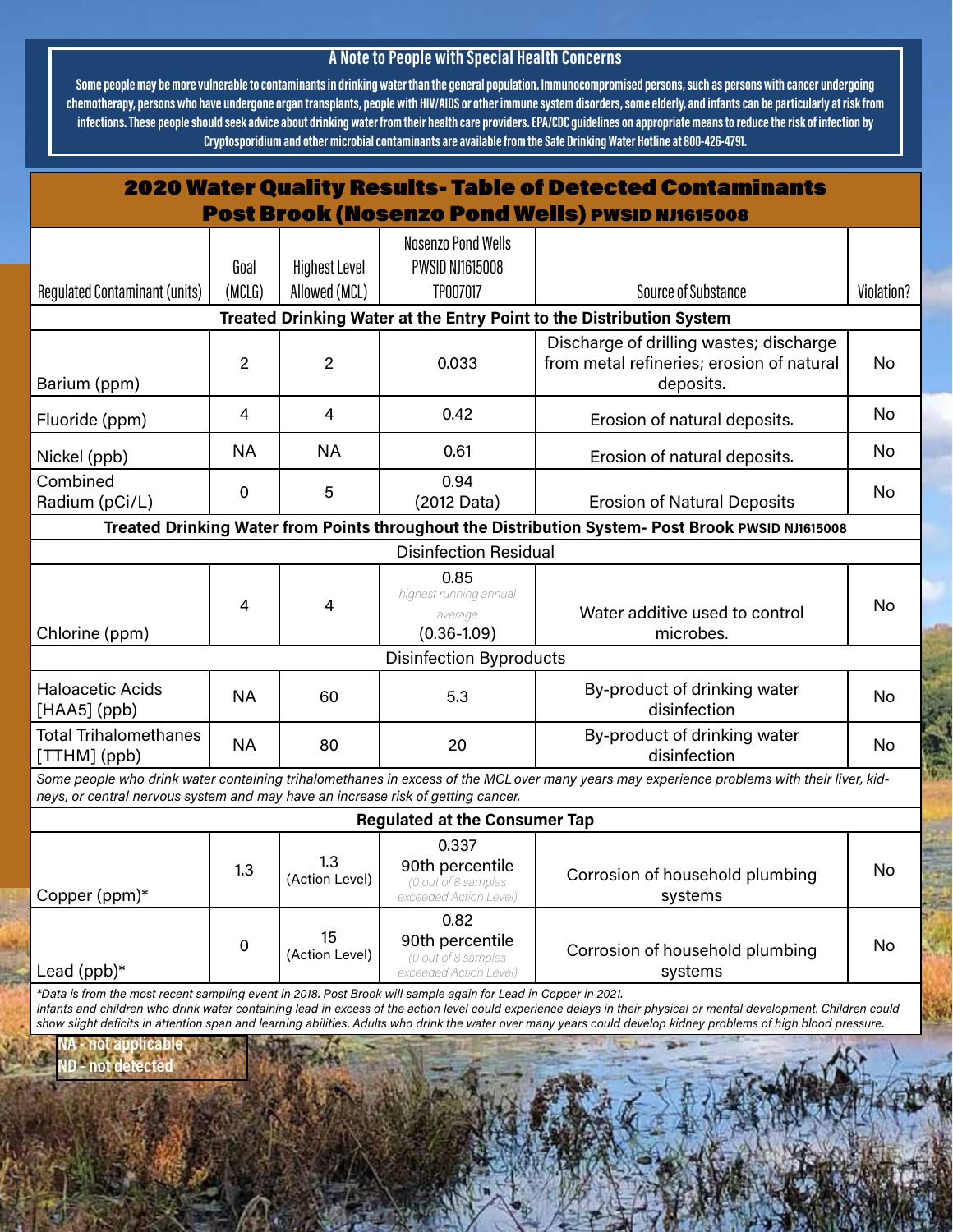| <b>2020 Water Quality Results- Table of Detected Secondary Parameters</b>      |                                                                      |                                       |                      |  |  |  |
|--------------------------------------------------------------------------------|----------------------------------------------------------------------|---------------------------------------|----------------------|--|--|--|
|                                                                                |                                                                      | <b>Nosenzo Pond Wells</b>             |                      |  |  |  |
|                                                                                | NJ                                                                   | <b>PWSID NJ1615008</b>                |                      |  |  |  |
|                                                                                | Recommended Upper Limit                                              | TP007017                              |                      |  |  |  |
| Contaminant                                                                    | (RUL)                                                                | Result                                | <b>RUL Achieved?</b> |  |  |  |
|                                                                                | Treated Drinking Water at the Entry Point to the Distribution System |                                       |                      |  |  |  |
| Alkylbenzene Sulfonate [ABS]/<br>Linear Alklylbenzene Sulfonate<br>[LAS] (ppm) | 0.5                                                                  | 0.16                                  | Yes                  |  |  |  |
| Alkalinity (ppm)                                                               | <b>NA</b>                                                            | 94                                    | <b>NA</b>            |  |  |  |
| Chloride (ppm)*                                                                | 250                                                                  | 414.5                                 | No                   |  |  |  |
| Hardness, CaCO <sub>3</sub> (ppm)***                                           | 250                                                                  | 600                                   | <b>No</b>            |  |  |  |
| Iron (ppb)                                                                     | 300                                                                  | < 100                                 | Yes                  |  |  |  |
| Manganese (ppb)**                                                              | 50                                                                   | 382.6<br>Average<br>$(255.9 - 471.1)$ | No                   |  |  |  |
| Odor (Threshold Odor Number)                                                   | 3                                                                    | 20                                    | No                   |  |  |  |
| pH                                                                             | 6.5 to 8.5<br>(optimum range)                                        | 7.42                                  | Yes                  |  |  |  |
| Sodium (ppm)                                                                   | 50                                                                   | 48.67<br>Average<br>$(39.95 - 54.43)$ | Yes                  |  |  |  |
| Sulfate (ppm)                                                                  | 250                                                                  | 18.4                                  | Yes                  |  |  |  |
| Total Dissolved Solids (ppm)***                                                | 500                                                                  | 842.5                                 | No                   |  |  |  |
| Zinc (ppb)<br><b>DEAM TELES</b>                                                | 5000                                                                 | 5.09                                  | Yes                  |  |  |  |

\*The Recommended Upper Limit (RUL) for chloride is based on increasing conductivity, corrosivity and saline taste of the water at this and higher concentrations.

\*\*The Recommended Upper Limit (RUL) for manganese is based on staining of laundry. Manganese is an essential nutrient, toxicity is not expected from high levels which would be encountered in drinking water. PVWC adds a sequestering agent (a chemical additive) to the water from the Post Brook groundwater wells to bind with the manganese and keep it dissolved so that it does not stain laundry. In 2020, the ground water supply entering the Post Brook water system exceeded the RUL of 100 ppb for manganese for water systems that use a sequestrant.

\*\*\*The groundwater that is used to supply the Post Brook system contains a variety of natural minerals, including manganese. These mineral result in increased hardness and total dissolved solids. Information on the hardness of water in "grains per gallon" can improve the function of dishwashers,cooling equipment, and other process applications. To convert the Hardness value shown above into grains per gallon, divide the Hardness value in parts per million (ppm) by 17.

### Monitoring Waiver Information

The Safe Drinking Water Act regulations allow monitoring waivers to reduce or eliminate the monitoring requirements for asbestos and synthetic organic compounds (SOCs). A monitoring waiver was granted for distribution system monitoring of asbestos in the Post Brook Distribution System for the 2020-2028 monitoring period.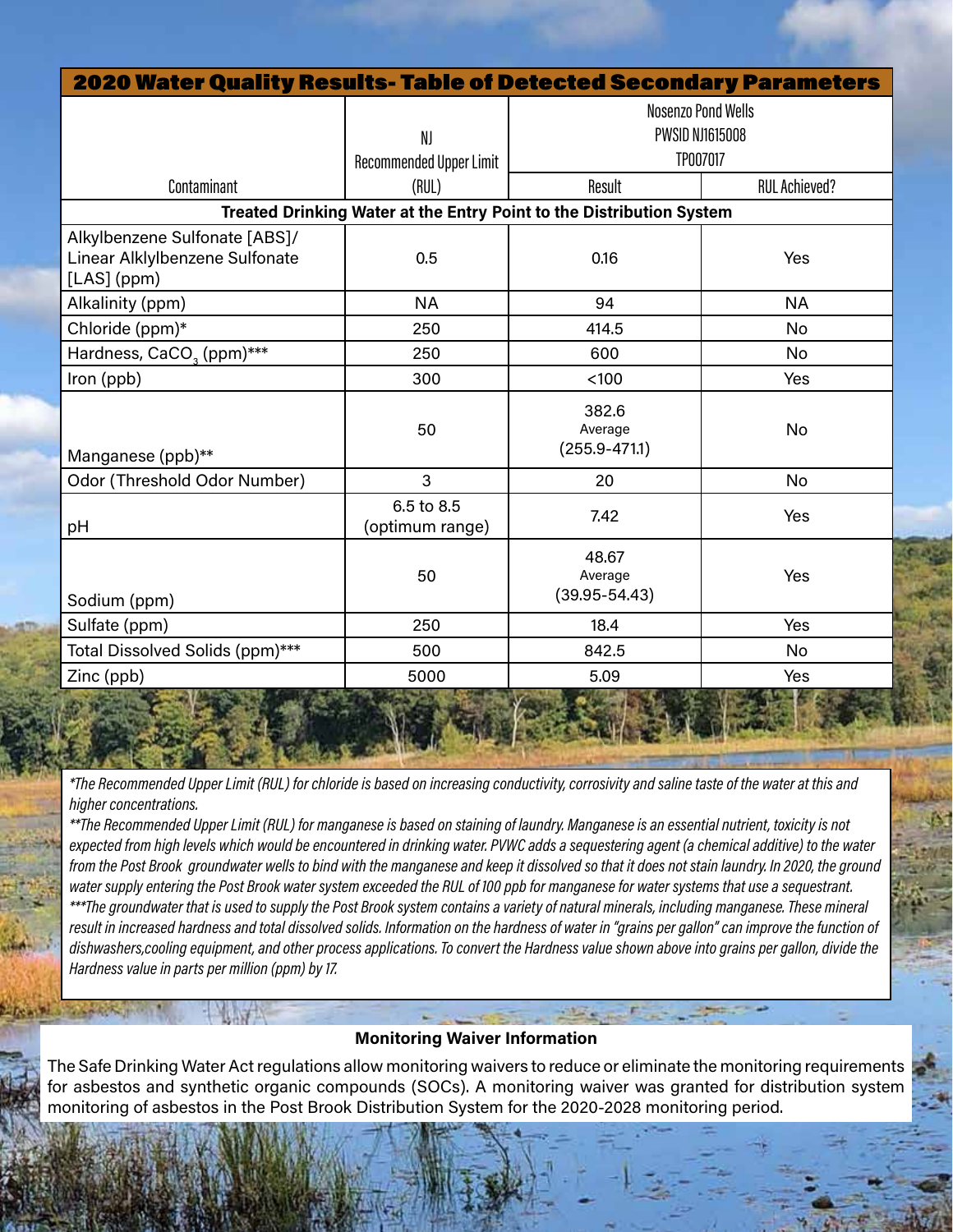| <b>Additional Monitoring Results- Perfluorinated Chemicals</b> |                                                          |                                                                                                                                                                                                                 |  |  |
|----------------------------------------------------------------|----------------------------------------------------------|-----------------------------------------------------------------------------------------------------------------------------------------------------------------------------------------------------------------|--|--|
| Contaminant                                                    | <b>Highest Level</b><br>Detected and Range<br>(Low-High) |                                                                                                                                                                                                                 |  |  |
|                                                                |                                                          | Treated Drinking Water at the Entry Point to the Distribution System                                                                                                                                            |  |  |
| Perfluorohexanesulfonic acid [PFHxS] (ppt)                     | 25<br>$(15-25)$                                          | Test results presented in this table were collected in 2020 as part of a study to determine                                                                                                                     |  |  |
| Perfluorobutanesulfonic aci [PFBS] (ppt)                       | 8.2<br>$(5.0 - 8.2)$                                     | the general occurrence of these contaminants. PVWC continues to participate in,<br>and support these types of regulatory and research efforts to maintain a position of<br>leadership in drinking water supply. |  |  |
| Perfluorohexanoic acid [PFHxA] (ppt)                           | 3.7<br>$(2.5 - 3.7)$                                     | EPA has published Health Advisory levels for Perfluorooctanoic acid, (PFOA) and<br>Perfluorooctanesulfonic acid, (PFOS), of 70 parts per trillion (ppt) combined.                                               |  |  |
| Combined PFOS and PFOA (ppt)                                   | 63.7<br>$(44.4 - 63.7)$                                  | NJDEP adopted a maximum contaminant level (MCL) of 13 parts per trillion (ppt)<br>for Perfluorononanoic acid (PFNA) in 2018 and 14 ppt for PFOA and 13 ppt for PFOS<br>effective in 2021.                       |  |  |
| Perfluorooctanesulfonic acid [PFOS]<br>(ppt)                   | 58<br>$(40-58)$                                          | Please read more about PFOA and PFOS in the<br>'IMPORTANT INFORMATION ABOUT YOUR DRINKING WATER' section.                                                                                                       |  |  |
| Perfluorooctanoic acid [PFOA] (ppt)                            | 6.2<br>$(4.4 - 6.2)$                                     |                                                                                                                                                                                                                 |  |  |

#### IMPORTANT INFORMATION ABOUT YOUR DRINKING WATER

The U.S. Environmental Protection Agency (EPA) has been evaluating the occurrence of certain unregulated contaminants in drinking water supplies nationwide to determine whether drinking water standards should be developed for those contaminants. Two of the unregulated contaminants are Perfluorooctanesulfonic (PFOS) and Perfluorooctanoic Acid (PFOA). EPA has published "Health Advisory" levels for these two drinking water contaminants that have been found in various parts of the country. The EPA requests that public water systems voluntarily notify their consumers if these contaminants are detected in their water above 70 parts per trillion (ppt) either singly or combined, even though, at present, there are no drinking-water regulations covering PFOS or PFOA. On April 1, 2019, NJDEP formally proposed maximum contaminant levels (MCLs) of 14 ppt for PFOA and 13 ppt for PFOS. The MCLs became effective January 1, 2021.

Passaic Valley Water Commission (PVWC) has been monitoring for PFOS and PFOA since 2018 to determine whether the Post Brook water supply contains these contaminants and at what levels they were found in the drinking water. The results for samples collected in 2020 are presented in the table above.

#### What are PFOS and PFOA?

PFOS and PFOA are part of a group of perfluorinated chemicals that have been extensively produced in recent decades. They can be present in a wide range of consumer products such as stain- and water-repellent fabrics for carpets, clothing, upholstery, and grease-resistant food packaging and cookware, etc. They are also used for firefighting at airfields and in some industrial processes. EPA considers these to be "emerging contaminants." As water testing technology becomes more and more sensitive, newer contaminants "emerge" as having been present in drinking water all along, and they become more easily studied.

PVWC is working with technical experts in the field of water treatment to apply the most appropriate technology for treating Post Brook drinking water to reduce the levels of PFOA and PFOS in the water delivered to our consumers.

#### What should I do?

You may learn more about the EPA's Health Advisory level on the internet at: [https://www.epa.gov/ground-water-and-drinking-water/drinking-water-health](https://www.epa.gov/ground-water-and-drinking-water/drinking-water-health-advisories-pfoa-and-pfos)[advisories-pfoa-and-pfos.](https://www.epa.gov/ground-water-and-drinking-water/drinking-water-health-advisories-pfoa-and-pfos)

For more information, please contact our Customer Service Department at 973-340-4300 or [customerservice@pvwc.com](mailto:customerservice@pvwc.com).

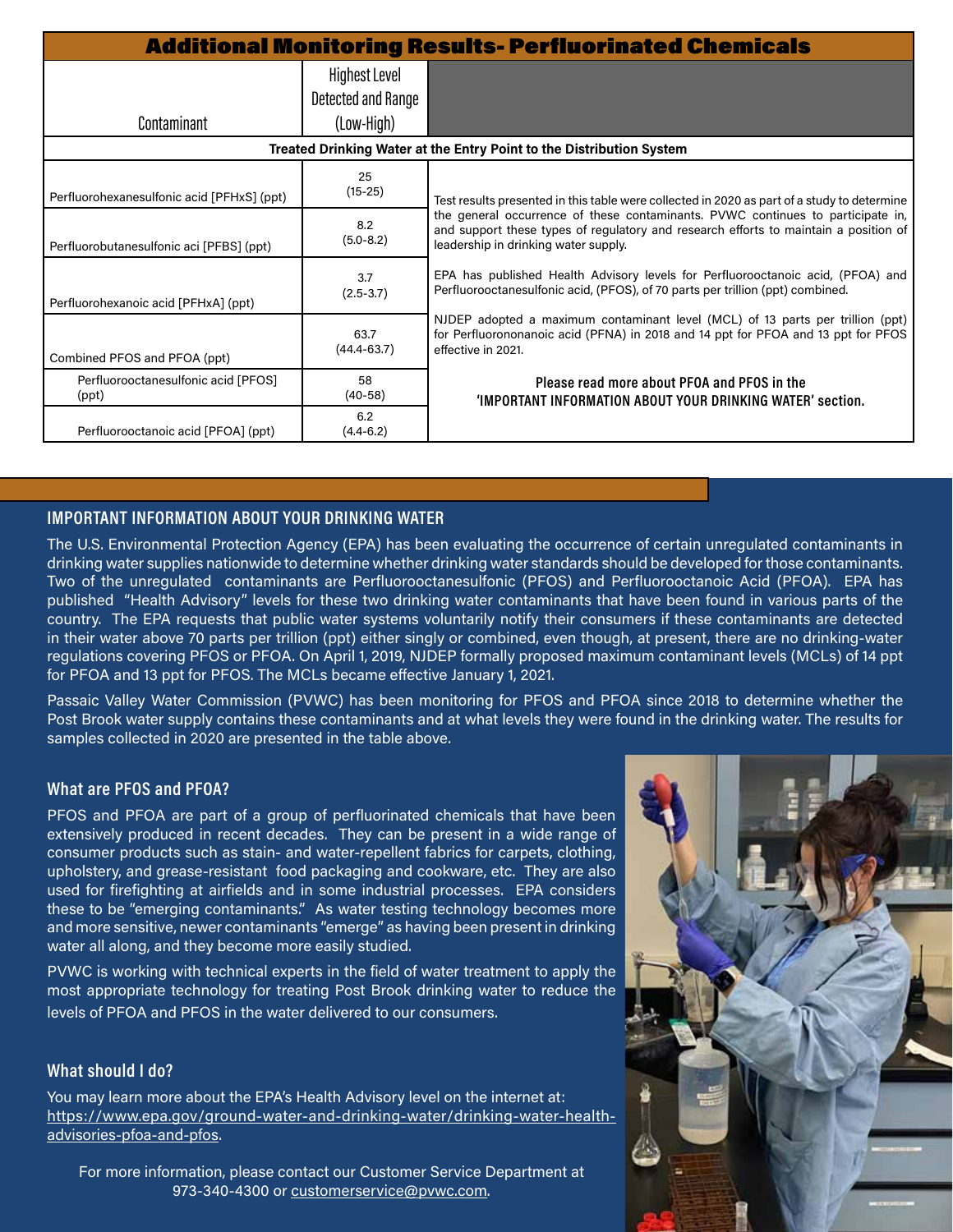#### Important Information About Lead In Your Drinking Water

If present, elevated levels of lead can cause serious health problems, especially for pregnant women and young children. Lead in drinking water is primarily from materials and components associated with service lines and home plumbing PVWC is responsible for providing high quality drinking water, but cannot control the variety of materials used in plumbing components. When your water has been sitting for several hours, you can minimize the potential for lead exposure by flushing your tap for 30 seconds to 2 minutes before using water for drinking or cooking. If you are concerned about lead in your water, you may wish to have your water tested. Information on lead in drinking water is available from the Safe Drinking Water Hotline or at<http://www.epa.gov/safewater/lead>.

#### Health Effects of Lead

Lead can cause serious health problems if too much enters your body from drinking water. It can cause damage to the brain and kidneys, and can interfere with the production of red blood cells that carry oxygen to all parts of the body. The greatest risk of lead exposure is to infants, young children, and pregnant women. Scientists have linked the effects of lead on the brain with lowered IQ in children. Adults with kidney problems and high blood pressure can be affected by low levels of lead more than healthy adults. Lead is stored in the bones, and it can be released later in life. During pregnancy, the child receives lead from the mother's bones, which may affect brain development.

#### Sources of Lead

Lead is a common metal found in the environment. Drinking water is one possible source of lead exposure. The main sources of lead exposure are leadbased paint and lead-contaminated dust or soil, and some plumbing materials. Lead can also be found in certain types of pottery, pewter, brass plumbing fixtures, food, and cosmetics. Lead is found in some toys, some playground equipment, and some children's metal jewelry. Exposure in the work place and exposure from certain hobbies can also be sources (lead can be carried on clothing or shoes).

Lead is not present in the water supplied to you. When water has been in contact with pipes or plumbing that contains lead for several hours, the lead may enter the drinking water. This means the first water drawn from the tap in the morning, or later in the afternoon after returning from work or school, can contain fairly high levels of lead. Homes built before 1985 are more likely to have plumbing containing lead or lead solder. New homes may also have lead. Even brass faucets, fittings, and valves, including those advertised as "lead-free" may contain some lead.

#### Water Testing

Routinely homes known to contain lead service lines and/or plumbing components are monitored in PVWC's Post Brook system. These houses represent a worst-case scenario for lead in water. Samples are collected after the water has been standing in the household plumbing for 6 hours or more.

A Lead and Copper Rule exceedance for lead occurs when more than 10 percent of these homes exceed the lead action level of 15 parts per billion.

In the most recent round of testing conducted by PVWC in 2018 0 out of 8 homes exceeded the action level for lead.

#### FOR MORE INFORMATION

Contact us at 973-340-4300, [customerservice@pvwc.com](mailto:customerservice@pvwc.com) or visit our website at **[www.pvwc.com](http://www.pvwc.com)**. For more information on reducing lead exposure around your home/building and the health effects of lead, visit EPA's resources below, or contact your health care provider.

EPA's Safe Drinking Water Hotline: 800-426-4791

National Lead Information Center: 800-424-LEAD

EPA Website: [www.epa.gov/lead](http:// www.epa.gov/lead)



#### How You Can Reduce Your Exposure to Lead

- 1. Run your water to flush out lead. Run your cold water for 30 seconds to 2 minutes or until it becomes cold or reaches a steady temperature before using it for drinking or cooking, if it hasn't been used for several hours. This flushes leadcontaining water from the pipes. Flushing usually uses less than one or two gallons of water and costs less than 30 cents per month.
- 2. Use cold water for cooking and preparing baby formula. Do not cook with or drink water from the hot water tap; lead dissolves more easily into hot water. Do not use water from the hot water tap to make baby formula.
- 3. Do not boil water to remove lead. Boiling water will not reduce lead.
- 4. Look for alternative sources or treatment of water. You may want to consider purchasing bottled water or a water filter. If purchasing a water filter, read the package to be sure the filter is approved to reduce lead. You can also contact NSF International at 800-NSF-8010 or visit their website at www.nsf.org for information on performance standards for water filters. Be sure to maintain and replace a filter device in accordance with the manufacturer's instructions to protect water quality.
- 5. Test your water for lead. Call PVWC at 973-340-4300 to find out how to get your water tested for lead, or for a list of local laboratories that are certified for testing lead.
- 6. Get your child's blood tested. Contact your local health department or healthcare provider to find out how you can get your child tested for lead if you are concerned about exposure. Your family doctor or pediatrician can perform a blood test for lead and provide you with information about the health effects of lead.
- 7. Identify and replace plumbing fixtures containing lead. A licensed plumber can check to see if your home's plumbing contains lead solder, lead pipes, or pipe fittings that contain lead. Your local building/code department can provide you with information about building permit records that should contain the names of plumbing contractors who plumbed your home.
- 8. Find out whether your service line is made of lead. PVWC maintains records of PVWC-owned materials, such as service lines (water main to curb box), located in the distribution system. Contact our Customer Service Department at 973- 340-4300 for service line materials records.

You should also determine whether or not the service line that comes from the curb box to your home is made of lead. The best way to determine if the service line to your home is made of lead is by hiring a licensed plumber to inspect the line.